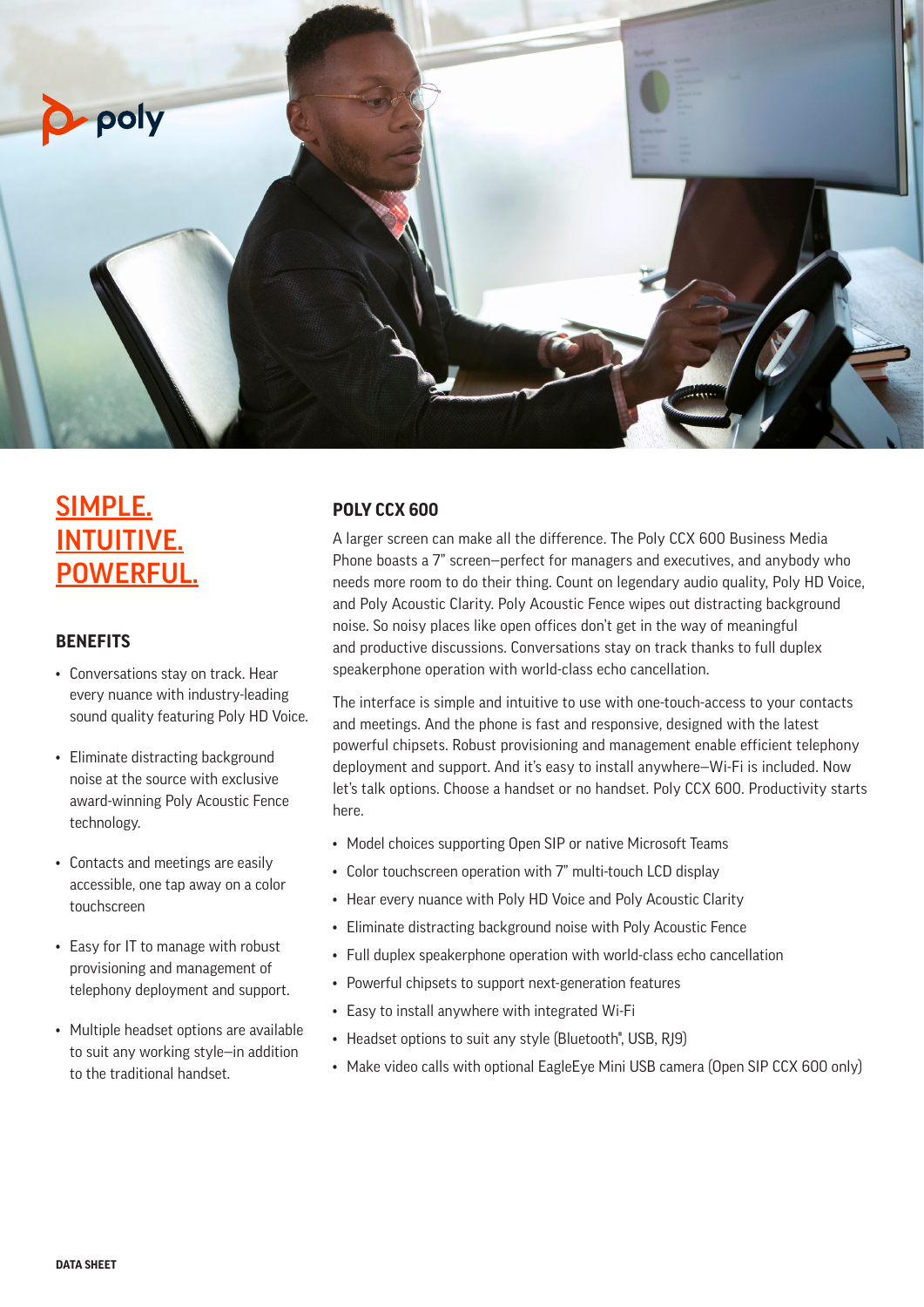# POLY CCX 600





**(order headset separately)**

# **SPECIFICATIONS**

#### **USER INTERFACE FEATURES**

- Gesture-based, multitouch-capable touchscreen
- 7" color LCD (1024 x 600 pixel)
- 16:9 aspect ratio Screensaver
- On-screen virtual keyboard
- Voicemail support
- Adjustable base height
- One USB type-A port (2.0 compliant) for media and storage applications
- One USB Type-C port (2.0 compliant) for media and storage applications
- Integrated Bluetooth 4.2
- Integrated Wi-Fi
- Unicode UTF-8 character support
- Adjustable font size selection (regular, medium, large)
- Normal and dark mode
- Multilingual user interface including Chinese, Danish, Dutch, English (Canada/ US/UK), French, German, Italian, Japanese, Korean, Norwegian, Polish, Portuguese, Russian, Slovenian, Spanish, and Swedish

#### **AUDIO FEATURES**

- Poly HD Voice technology delivers lifelike voice quality for each audio path: handset, hands-free speakerphone, and optional headset
- Poly Acoustic Clarity technology providing full duplex conversations, acoustic echo cancellation, and background noise suppression
- TIA-920 wideband audio, type 1 compliant (IEEE 1329 full duplex)
- Frequency response—100 Hz–20 kHz for handset, optional headset, and handsfree speakerphone modes
- Codecs: G.711 (A-law and μ-law), G.729AB, G.722 (HD Voice), G.722.1 iLBC
- Individual volume settings with visual feedback for each audio path
- Voice activity detection
- Comfort noise generation
- DTMF tone generation (RFC 2833 and in-band)
- Low-delay audio packet transmission
- Adaptive jitter buffers
- Packet loss concealment
- OPUS support

#### **HEADSET AND HANDSET COMPATIBILITY**

- Dedicated RJ-9 headset port
- Hearing aid compatibility to ITU-T P.370 and TIA 504A standards
- Compliant with ADA Section 508 Subpart B 1194.23 (all)
- Hearing aid compatible (HAC) handset for magnetic coupling to hearing aids
- Compatible with commercially-available TTY adapter equipment
- USB headset support
- Bluetooth headset support

#### **NETWORK AND PROVISIONING**

- SIP protocol support
- SDP
- IETF SIP (RFC 3261 and companion RFCs)
- Two-port gigabit Ethernet switch 10/100/1000 Base-TX across LAN and PC ports
- Wi-Fi network connectivity–2.4-2.4835 GHz (802.11b, 802.11g, 802.11n HT-20)- 5.15-5.825 GHz (802.11a, 802.11n, HT-20, 802.11n HT-40)
- Conforms to IEEE802.3-2005 (Clause 40) for physical media attachment
- Conforms to IEEE802.3-2002 (Clause 28) for link partner auto-negotiation
- Manual or dynamic host configuration protocol (DHCP) network setup
- Time and date synchronization using SNTP
- FTP/TFTP/HTTP/HTTPS server-based central provisioning for mass deployments
- Provisioning and call server redundancy supported<sup>1</sup>
- QoS Support—IEEE 802.1p/Q tagging (VLAN), Layer 3 TOS, and DHCP
- VLAN—CDP, DHCP VLAN discovery, LLDP-MED for VLAN discovery - Network address translation support for static configuration and "keep-alive"
- SIP signaling
- RTCP and RTP support
- Event logging
- Syslog
- Hardware diagnostics
- Status and statistics reporting
- IPv4 and IPv6
- TCP
- UDP
- DNS-SRV

#### **SECURITY**

- 802.1X authentication and EAPOL
- Media encryption via SRTP
- Encrypted configuration files
- Digest authentication
- Password login
- Support for URL syntax with password for boot server address
- HTTPS secure provisioning
- Support for signed software executables
- Wi-Fi encryption: WEP, WPA-Personal, WPA2-Personal, WPA2-Enterprise with 802.1X (EAP-TLS, PEAP-MSCHAPv2)